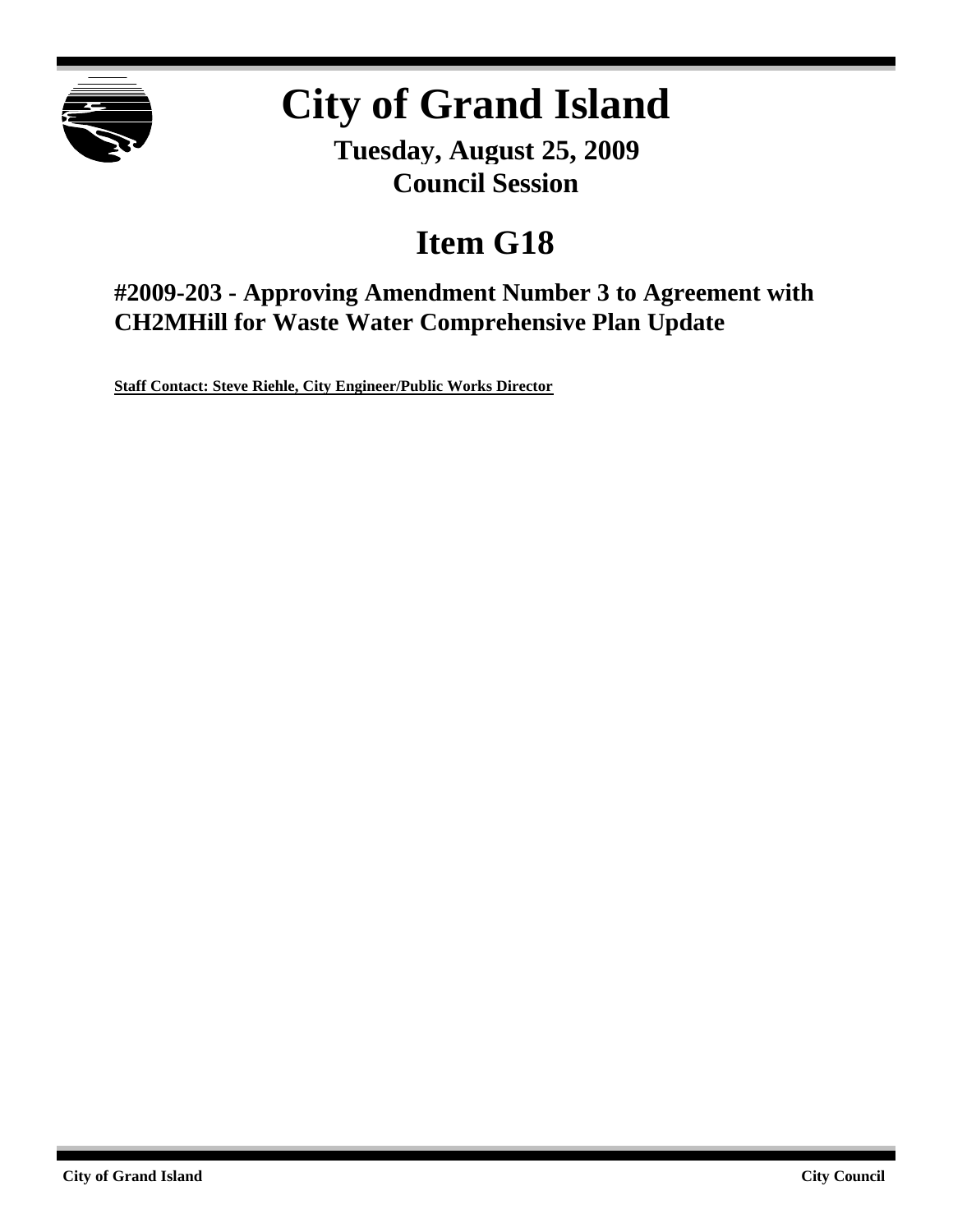## **Council Agenda Memo**

| <b>From:</b>    | Steven P. Riehle, Public Works Director                                                |  |
|-----------------|----------------------------------------------------------------------------------------|--|
| <b>Meeting:</b> | <b>August 25, 2009</b>                                                                 |  |
| Subject:        | Approving Amendment Number 3 to Agreement for<br>Waste Water Comprehensive Plan Update |  |
| Item $\#$ 's:   | $G-18$                                                                                 |  |
| $Presenter(s):$ | Steven P. Riehle, Public Works Director                                                |  |

### **Background**

CH2M Hill, Inc. of Englewood, Colorado was hired to update the Waste Water Comprehensive Plan under an agreement for \$346,200 that was approved by the council on October 11, 2005.

Amendment number 1 to the agreement was approved by the council on September 11, 2007. The amendment provided for changes in the scope of work including regulatory review, alternative analysis and odor evaluation. The agreement included no change in cost.

Amendment number 2 to the agreement was approved by the council on April 28, 2009. The amendment provided for budget and schedule modifications. The cost of the agreement was \$35,038.

#### **Discussion**

The loadings to the treatment plant have changed significantly in the last year with the new JBS lagoon coming on-line in July of 2008 and the old lagoon coming back on-line in February of 2009. The Biochemical Oxygen Demand (BOD) loading on the plant has reduced significantly, changing the carbon to nitrogen ratio of the plant's waste water, reducing the plant's ability to de-nitrify, and increasing the difficulty of treatment. Future cost savings options to deal with this loading charge were discussed during an alternatives evaluation workshop on July 14, 2009.

Amendment number 3 with CH2M Hill, Inc. provides for consulting services to evaluate those options and make recommendations that will be used in the comprehensive plan as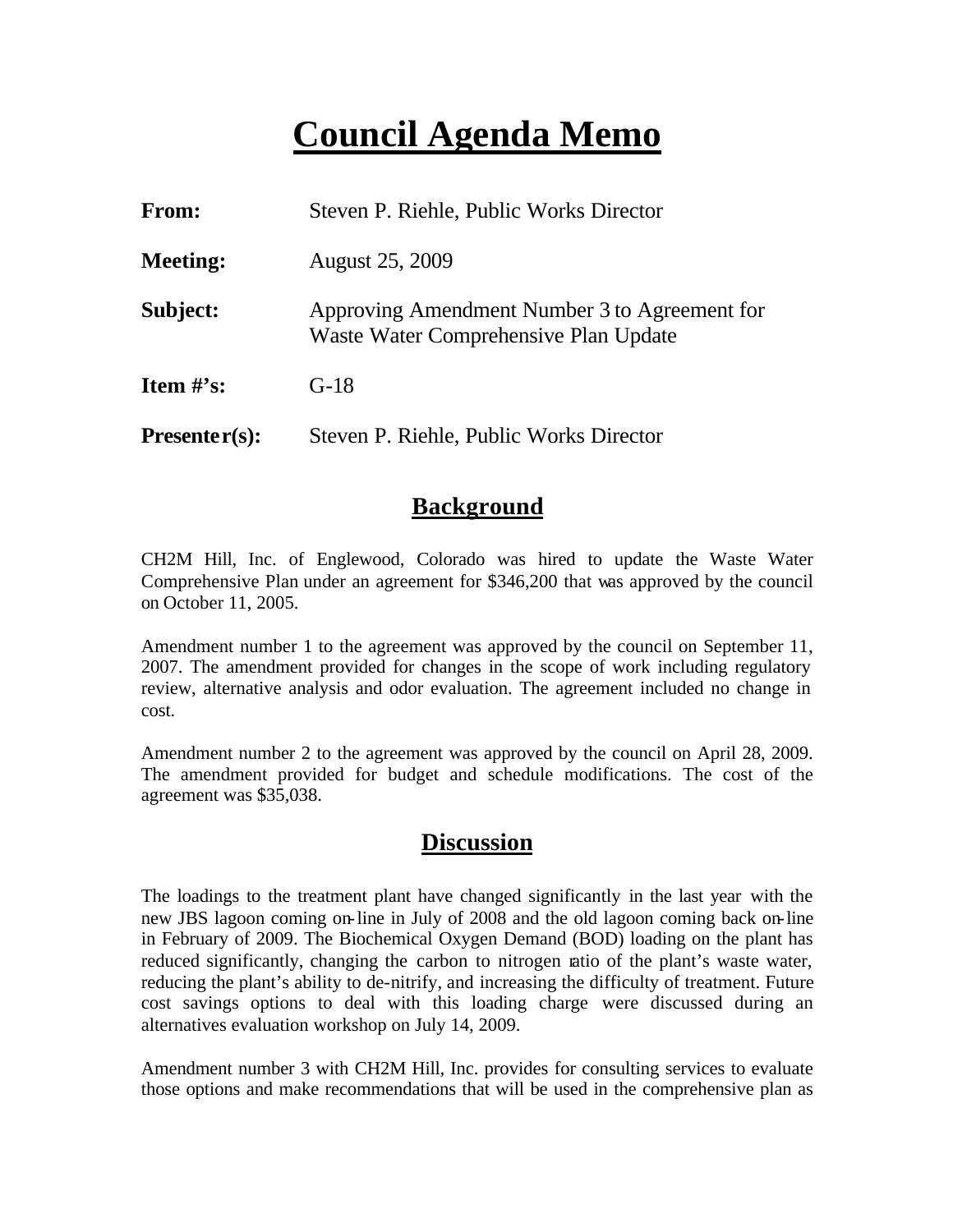well as the upcoming design of aeration basin improvements. The services include analysis of split streams of waste water flows from JBS, future regulatory requirements regarding nutrient loadings, and modeling the impact of the options. The possible options are important because they can result in a capital improvements plan that can save millions of dollars.

## **Alternatives**

It appears that the Council has the following alternatives concerning the issue at hand. The Council may:

- 1. Move to approve
- 2. Refer the issue to a Committee
- 3. Postpone the issue to future date
- 4. Take no action on the issue

## **Recommendation**

Public Works Administration recommends that the Council approve the resolution authorizing the Mayor to execute the Amendment.

### **Sample Motion**

Move to approve Amendment Number 3 with CH2M Hill, Inc. of Englewood, Colorado under the Standard Agreement for Professional Services dated October 18, 2005.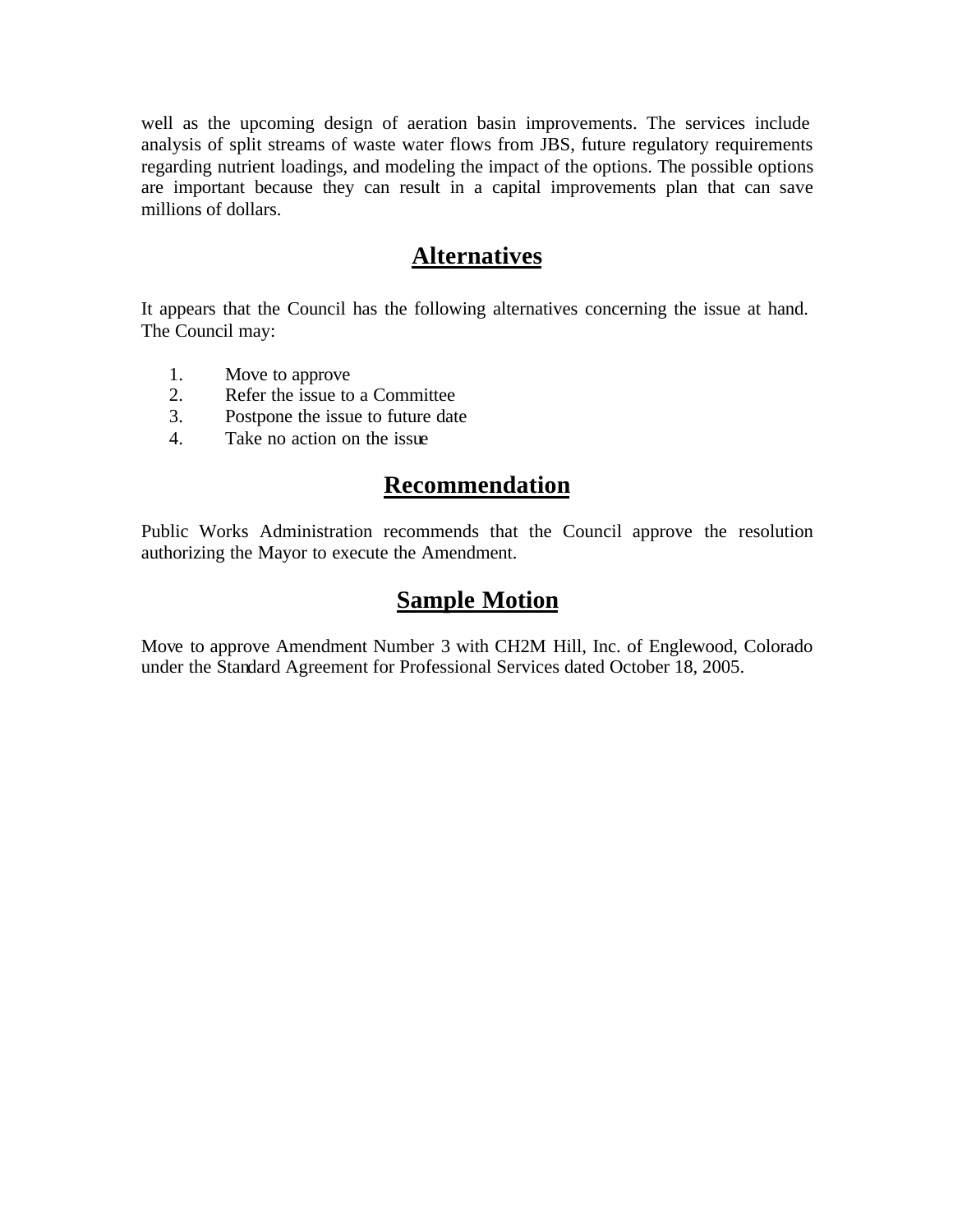#### **AMENDMENT NO. 3 to STANDARD AGREEMENT FOR PROFESSIONAL SERVICES DATED 18 OCTOBER 2005**

| <b>CH2M HILL's Office Address:</b>                                       |                                                                           | 9193 S. Jamaica St., Englewood, CO 80112                                    |                                      |        |  |
|--------------------------------------------------------------------------|---------------------------------------------------------------------------|-----------------------------------------------------------------------------|--------------------------------------|--------|--|
| Project Name:                                                            | Wastewater Collection and Treatment System - Comprehensive<br>Plan Update |                                                                             | <b>CH2M HILL Project:</b><br>$No.$ : | 335802 |  |
| Client:                                                                  | City of Grand Island, NE                                                  |                                                                             |                                      |        |  |
| 100 East First Street, Box 1968, Grand Island, NE 68802-1968<br>Address: |                                                                           |                                                                             |                                      |        |  |
|                                                                          |                                                                           |                                                                             |                                      |        |  |
|                                                                          |                                                                           | CLIENT requests and authorizes CH2M HILL to perform the following services: |                                      |        |  |

#### Scope:

AMENDMENT NO. 3 will hereby modify the original Standard Agreement for Professional Services, dated 18 October 2005, as amended through AMENDMENT NO. 1, dated 11 September 2007, and AMENDMENT NO. 2, dated 28 April 2009. AMENDMENT NO. 3 represents scope, budget, and schedule modifications for ENGINEER to perform additional analysis to explore opportunities to utilize a split stream of wastewater flow from JBS in an effort to minimize capital improvement program project needs to meet existing and anticipated future regulatory requirements through the project planning horizon. The scope of services will hereby be amended to add the following work.

ENGINEER will prepare a request for information to be distributed by the CITY to JBS to request information relative to the JBS facility and wastewater sources from unit processes within the JBS facility. ENGINEER will review the information provided to evaluate potential wastewater split stream sources from within the JBS facility. The intent of the evaluation is to attempt to identify a highly concentrated split stream wastewater source that will increase the carbon to nitrogen ratio of the wastewater influent into the CITY's wastewater treatment plant to promote denitrification.

ENGINEER will organize and participate in up to a one-day site visit to tour the JBS facility with CITY and JBS staff to support the aforementioned evaluation. ENGINEER participants in the site visit will be limited to the Project Manager, Lead Engineer, and Senior Technical Consultant. Following the site visit. ENGINEER will prepare protocols for the collection and laboratory analyses of wastewater samples from potential split stream sources. It is assumed that the samples will be collected by JBS staff who will provide these samples to the CITY who will perform the laboratory analysis and provide results to the ENGINEER.

ENGINEER will evaluate the results of the laboratory analysis of samples collected and provide recommendations for wastewater split stream supply sources and flow quantity from JBS. ENGINEER will perform PRO2D modeling to support the evaluation and assess impacts to CITY's wastewater treatment plant unit processes and compliance with existing and anticipated future regulatory requirements. ENGINEER will estimate the size of recommended improvements necessary to convey the split stream to the CITY's wastewater treatment plant for the preferred split stream supply source.

The results of the AMENDMENT NO. 3 evaluation will be incorporated into the alternatives evaluation and prioritized capital improvement program (CIP) project list being prepared as part of the originally contracted scope of services as amended through AMENDMENT NO. 1 and AMENDMENT NO. 2. This AMENDMENT NO. 3 scope of services does not include assistance in negotiating with JBS regarding the split stream source nor industrial permitting support.

#### Compensation by CLIENT to CH2M HILL will be on the basis of: Per conditions of the original contract dated 18 October 2005. Original Contract value: \$346,200 AMENDMENT NO. 1: No cost change - Incorporated Scope and Schedule Modifications AMENDMENT NO. 2: \$35,038 **AMENDMENT NO. 3:** \$24,880

**Total Revised Contract Amount:** \$406.118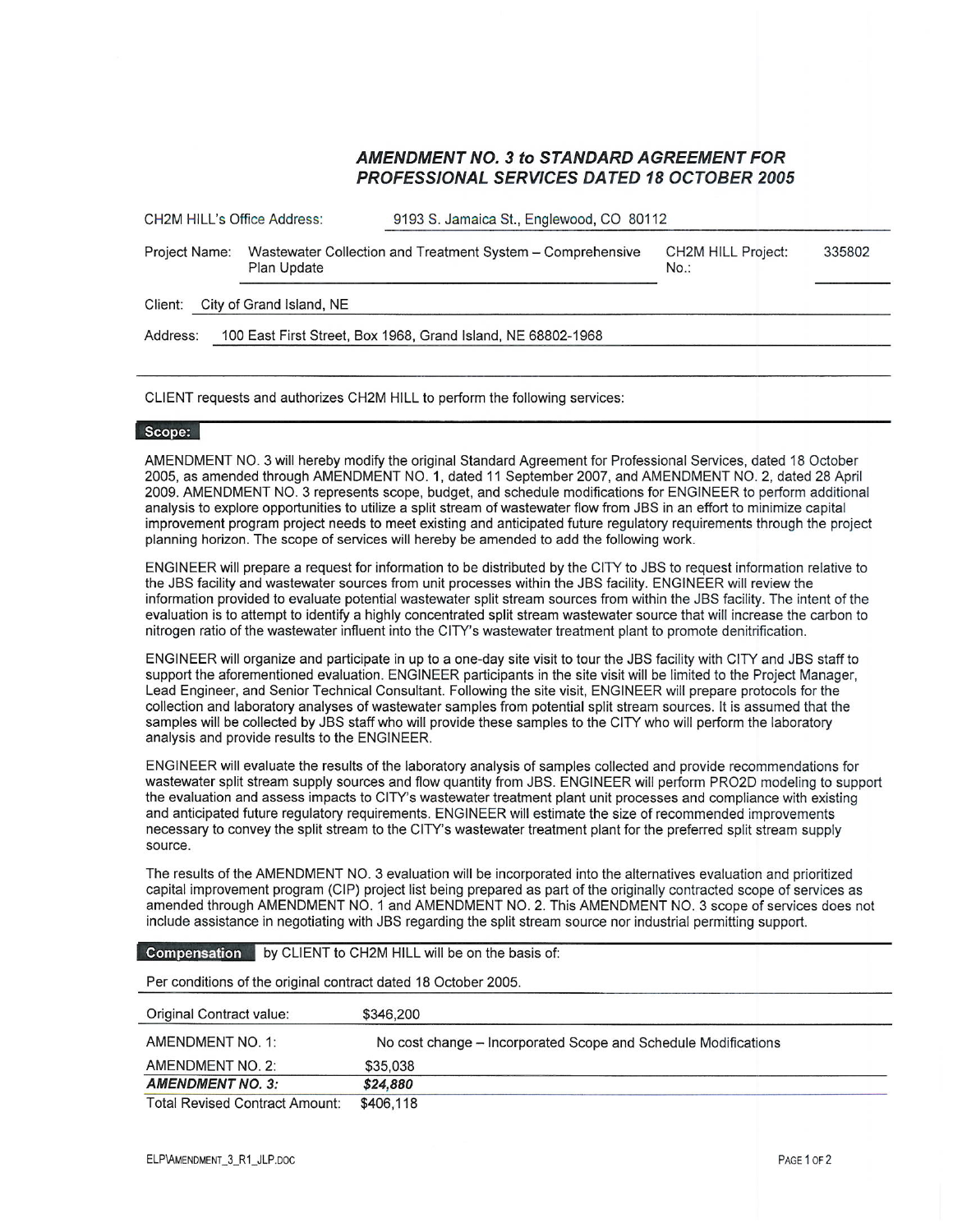#### Other Terms:

The project schedule shall be extended to December 31, 2009. The schedule assumes that Amendment No. 3 will be approved by City Council at the regularly scheduled August 11, 2009 City Council meeting. A detailed schedule to complete this project will be prepared by ENGINEER and forwarded to the CITY following receipt of the AMENDMENT NO. 3 notice to proceed. It is further assumed that delays in receipt of requested information may result in the need to request future schedule modifications through a formal amendment.

Services covered by this AMENDMENT NO. 3 will be performed in accordance with the Provisions of the original Standard Agreement for Professional Services dated 18 October 2005 and any attachments or schedules. AMENDMENT NO. 3 shall supplement the previously executed AMENDMENT NO. 1 and AMENDMENT NO. 2 understandings and may only be changed by written amendment executed by both parties.

| <b>CLIENT:</b> | CH2M HILL, INC.: |
|----------------|------------------|
| Signature      | Signature        |
| Name (printed) | Name (printed)   |
| Title          | Title            |
| Date           | Date             |